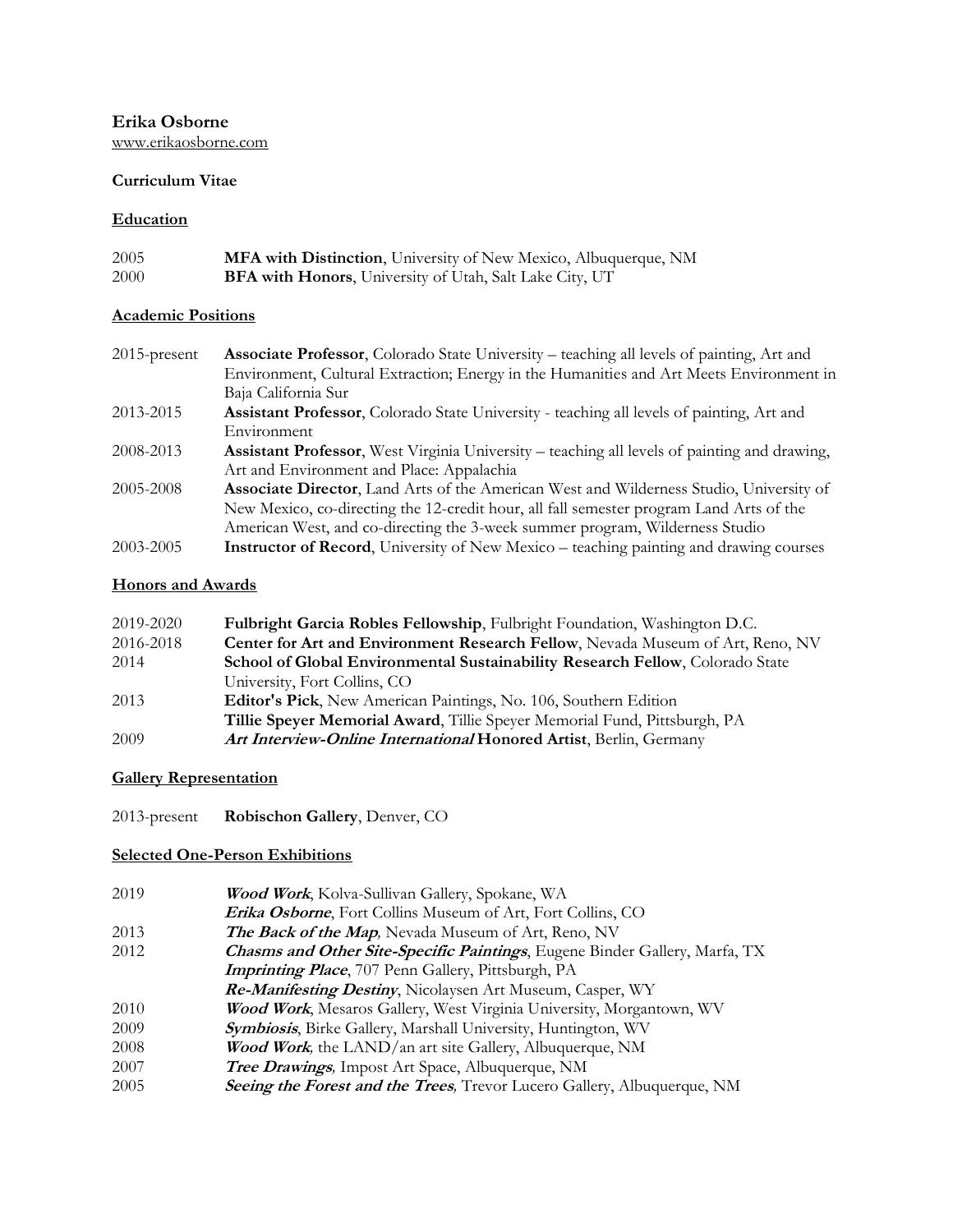# **Selected Two-Person and Group Exhibitions**

| 2021 | Landscapes of Extraction: The Art of Mining in the American West, Pheonix Art                                   |
|------|-----------------------------------------------------------------------------------------------------------------|
|      | Museum, Pheonix, AZ                                                                                             |
|      | Forest-Fire, Nevada County Artist Council, Grass Valley, CA                                                     |
| 2020 | Shared Space (two-person exhibition), University of Wyoming, Laramie, WY                                        |
|      | Co-Terminus, Union Hall Gallery, Denver, CO                                                                     |
|      | High Stakes, Robischon Gallery, Denver, CO                                                                      |
|      | <b>SCREE</b> , USGS Headquarters, Reston, VA                                                                    |
|      | Sagehen - A Proving Ground, National Academy of Sciences, Washington D.C.                                       |
| 2019 | <b>Contemporary Views of the Arid West - People, Places and Spaces</b> , Sweet Water                            |
|      | County Historical Museum (Green River, WY), Uintah County Heritage Museum (Vernal,                              |
|      | UT), John Wesley Powell River History Museum (Green River, UT), John Wesley Powell                              |
|      | Museum (Page, AZ)                                                                                               |
| 2018 | Made in Colorado, Emmanuel Gallery, University of Colorado - Denver, Denver, CO                                 |
|      | American Art: The ARTNAUTS, Casa de la Cultura del Guaviare, San                                                |
|      | José, Guaviare, Colombia, Universidad Nacional de Colombia, Leticia, Colombia and                               |
|      | Biblioteca Pública Municipal, Puerto Inirida, Colombia                                                          |
| 2017 | Art Rally: Koumi Japan, Koumi Kougen Museum of Art, Koumi, Nagano, Japan                                        |
|      | American Domain, Museum of Capitalism, Oakland, CA                                                              |
|      | Broken Ground: New Directions in Land Art, Museum of Fine Art, Florida State                                    |
|      | University, Tallahassee, FL                                                                                     |
|      | Globication: 20 Years of Artnauts, Willard Marriot Library, University of Utah, Salt Lake                       |
|      | City, UT and Benson Collection, UT Austin, Austin TX                                                            |
| 2016 | Ucross - A Portrait in Place, Lannan Gallery, Santa Fe, NM                                                      |
|      | Globication: 20 Years of Artnauts, Redline, Denver, CO                                                          |
|      | Zeitgeist, Greatmore Studios and Harare Academy of Inspiration, Khayelitsha, Capetown,                          |
|      | South Africa                                                                                                    |
|      | Art and Resistance, Dar Al-Kalima University, Bethlehem, Palestine                                              |
|      | The Mountain and the Bumblebee, Pennsylvania College of Art and Design, Lancaster,                              |
|      | PA                                                                                                              |
|      | Soul Drift, Winter Festival Sarajevo, Museum of Natural History Sarajevo, Sarajevo,                             |
|      | Bosnia/Herzegovina                                                                                              |
| 2015 | Tahoe: A Visual History, Nevada Museum of Art, Reno, NV                                                         |
|      | Diaspora of Being, Bethlehem, Palestine                                                                         |
|      | <i>Identity, Place, Memory</i> , Bogota Arte Contemporaneo Gallery, Bogota, Colombia, and 15                    |
|      | other venues in the following Colombian cities/towns, Villavicencio, Acacias, Granada,                          |
|      | Leticia, Puerto Narino, San Jose De Guaviare, Yopal, Mitu, Puerto Inirida, Puerto Carreno,                      |
|      | Saravena, Tame, Arauca                                                                                          |
|      | The Mountain and the Bumblebee, Media Arts Gallery, Robert Morris University,                                   |
|      | Pittsburgh, PA, Schuylkill Center for Environmental Education, Philadelphia PA, Space<br>Gallery, Pittsburgh PA |
| 2014 | Answering Gauguin: Where Do We Come From? Who Are We? Where Are We                                              |
|      | Going?, Gallery of the Academy, Academy of Fine Arts, Sarajevo, Bosnia/Herzegovina                              |
|      | Moving Beyond Capitalism, Center for Global Justice, San Miguel de Allende, Mexico                              |
|      | Testing Ground, Robischon Gallery, Denver, CO                                                                   |
|      | Art and Poetics, Mahmoud Darwish Museum, Ramallah, Palestine                                                    |
|      | The Mountain and the Bumblebee, Kipp Gallery, Indiana University of Pittsburgh,                                 |
|      | Pittsburgh, PA                                                                                                  |
|      | <b>International Drawing Exchange</b> , Elysium Gallery, Swansea, Wales and the Hatton                          |
|      | Gallery, Colorado State University, Fort Collins, CO                                                            |
|      | Watershed Bounding, Albuquerque Open Space Visitors Center, Albuquerque, NM                                     |
|      |                                                                                                                 |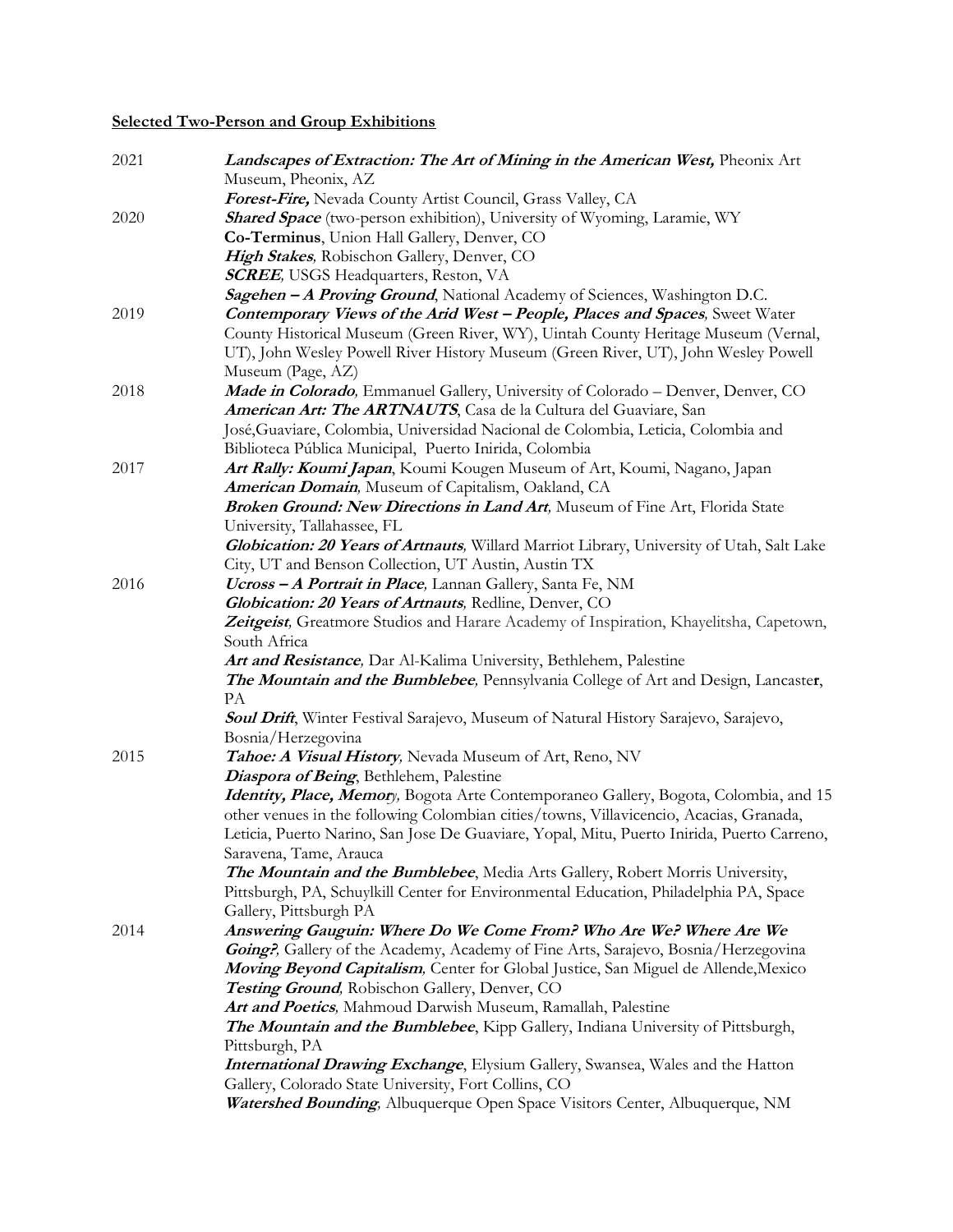|      | Identity, University of the Andes, Bogota, Colombia                                    |
|------|----------------------------------------------------------------------------------------|
|      | Drawing on Nature, Dean Schmidt Gallery, Philadelphia, PA                              |
| 2013 | <b>Boundless Horizons</b> , Kruglak Gallery, MiraCosta College, Oceanside, CA          |
|      | AAP Annual, Carnegie Museum of Art, Pittsburgh, PA                                     |
|      | Changing Perspectives of the American Landscape, Albuquerque Museum,                   |
|      | Albuquerque, NM                                                                        |
|      | <b>Contemporary Couples, Chautauqua Institution Gallery, Chautauqua, NY</b>            |
|      | A Sense of Place: The West Virginia Sesquicentennial Artist Invitational, Huntington   |
|      | Museum of Art, Huntington, WV                                                          |
| 2012 | Object Migrations, Proteus Gowanus Gallery, Brooklyn, NY                               |
|      | Miami International Performance Festival, Miami, FL                                    |
|      | <b>Gallery Divided, Clay Center for the Arts, Charleston, WV</b>                       |
| 2011 | pART and Parcel, The Dairy Barn, Athens, OH                                            |
|      | Pittsburgh Biennial, Pittsburgh Center for the Arts, Pittsburgh, PA                    |
|      | Reflections: Homage to Dunkard Creek, traveling exhibition through WV and PA           |
| 2010 | Rock Paper Scissors, Fe Gallery and Art Image Resources, Pittsburgh, PA                |
|      | 24th International Juried Exhibition, Visual Arts Center of New Jersey, Summit, NJ     |
|      | (exhibition juried by Susan Kismaric, Curator at the Museum of Modern Art, New York,   |
|      | NY)                                                                                    |
| 2009 | Dispersal/Return, University of New Mexico Museum of Art, Albuquerque, NM              |
|      | Trees I Have Known, Lawrence Percolator, Lawrence, KS                                  |
| 2008 | Given Take, The LAND/an art site, Mountainair, NM                                      |
|      | Take Back, The LAND/an art site Gallery, Albuquerque, NM                               |
| 2007 | Weather Report: Art and Climate Change, Boulder Art Museum, Boulder, CO                |
|      | Our Terrain, Greenleaf Gallery, Whittier, CA                                           |
| 2006 | Biennial Southwest, Albuquerque Museum, Albuquerque, NM (exhibition juried by Neal     |
|      | Benezra, Director of the San Francisco MOMA)                                           |
|      | Bodies in Motion and at Rest, Ingham Chapman Gallery, Gallup, NM                       |
| 2005 | Transitions: Albuquerque Contemporary 2005, 516 Art Space, Albuquerque, NM             |
|      | (exhibition juried by Laura Steward Heon, Director of Site Santa Fe)                   |
|      | Pulse: Performance Art, Center for Contemporary Arts, Santa Fe, NM                     |
|      | Land Arts of the American West 2004, Creative Research Laboratory at the University of |
|      | Texas at Austin, Austin, TX                                                            |

# **Permanent Collections**

| 2014-2015 | Artnauts, Nettie Lee Benson Latin American Collection, University of Texas, Austin, |
|-----------|-------------------------------------------------------------------------------------|
|           | TХ                                                                                  |
| 2015      | Nevada Museum of Art, Reno, NV                                                      |
| 2013      | Erika Osborne Artist Archive, Center for Art and Environment, Nevada Museum of Art, |
|           | Reno, NV                                                                            |
| 2010      | The LAND/an art site Archive, Center for Art and Environment, Nevada Museum of Art, |
|           | Reno, NV                                                                            |
| 2009      | Land Arts of the American West Archive, Center for Art and Environment, Nevada      |
|           | Museum of Art, Reno, NV                                                             |

# **Grants**

| 2019-2020 | Fulbright Garcia Robles Fellowship (\$42,000), Fulbright Foundation and COMEXUS,         |
|-----------|------------------------------------------------------------------------------------------|
|           | Washington D.C. and Mexico City                                                          |
| 2014      | <b>School of Global Environmental Sustainability Research Fellow</b> (\$6,000), Colorado |
|           | State University, Fort Collins, CO                                                       |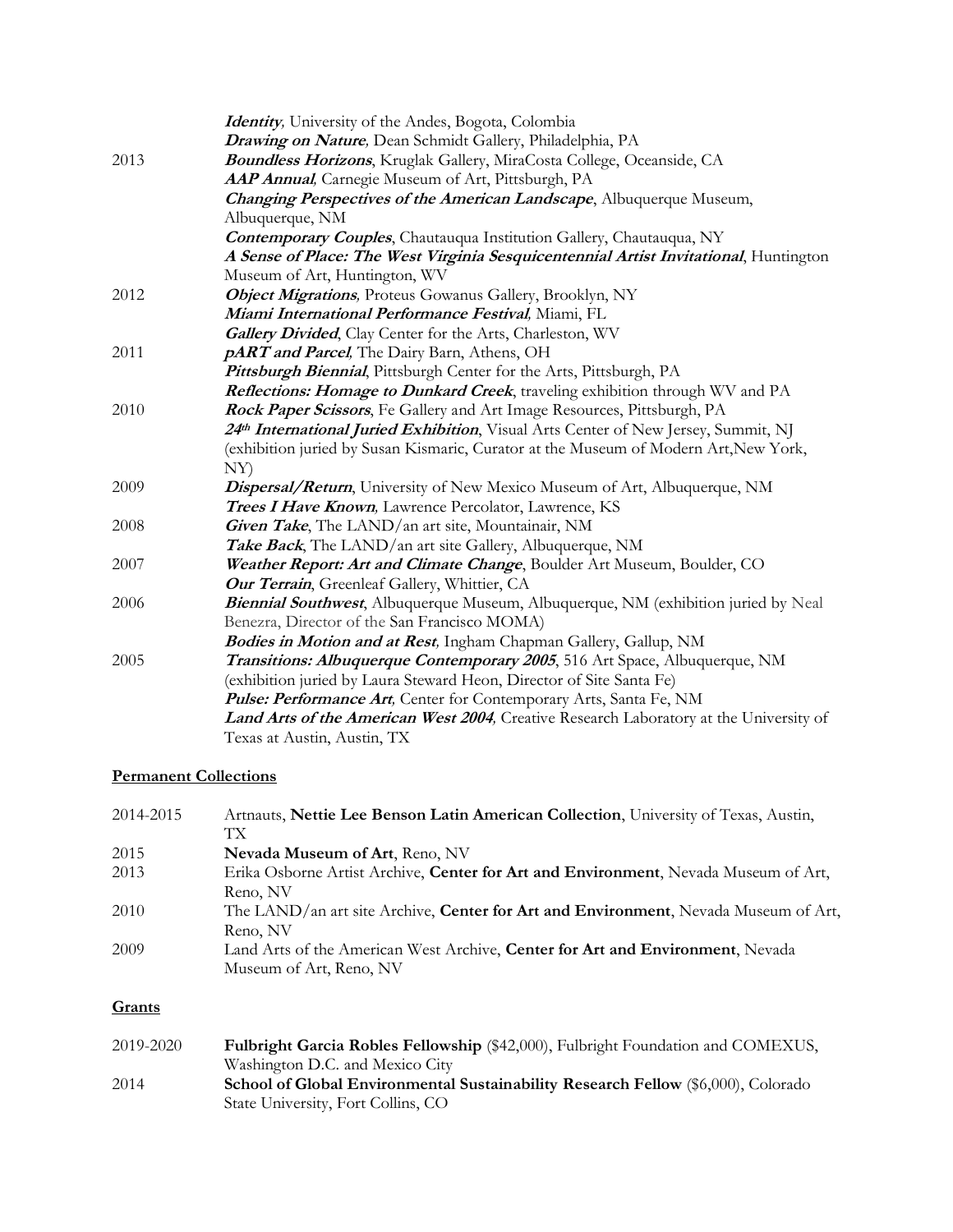| 2013-2019 | Professional Development Grant (approximately \$2000 annually), Colorado State                    |
|-----------|---------------------------------------------------------------------------------------------------|
|           | University, Fort Collins, CO                                                                      |
| 2013      | Senate Research Grant (\$18,500), West Virginia University, Morgantown, WV                        |
| 2011      | Senate Research Grant (\$12,664), West Virginia University, Morgantown, WV                        |
|           | Professional Development Grant (\$2283), West Virginia Department of Culture and                  |
|           | History, Charleston, WV                                                                           |
| 2009-2012 | Myers Distinguished Research Award (\$3000-\$6000 annually), West Virginia University,            |
|           | Morgantown, WV                                                                                    |
|           | <b>Faculty Travel Grant</b> (annual funding for travel to speak at conferences and exhibit work), |
|           | West Virginia University, Morgantown, WV                                                          |
|           | College of Creative Arts Development Grant, (approximately \$300 annually) West                   |
|           | Virginia University, Morgantown, WV                                                               |
| 2007      | Land Arts of the American West Post MFA Grant (\$5000), University of New                         |
|           | Mexico/Lannan Foundation                                                                          |

# **Writing**

| 2019 | Gilbert, Bill, Annica Cox and Erika Osborne, Arts Programming for the Anthropocene:       |
|------|-------------------------------------------------------------------------------------------|
|      | Art in Community and Environment, Routledge Press, UK (I am a contributing author         |
|      | and the book illustrator)                                                                 |
| 2018 | Osborne, Erika, "Revisiting the Walk", Landscape, Histories, Political Representations    |
|      | (translated to Greek), University of Western Macedonia Press, Florina, Greece, 2018, pg   |
|      | 101-105                                                                                   |
|      | Osborne, Erika, "Review: Subhankar Banerjee, Long Environmentalism of the Near North      |
|      | Exhibition at University of New Mexico Art Museum," Hemispheres: Visual Cultures of       |
|      | <i>the Americas</i> journal, Vol. XI, 2018 University of New Mexico, pg. 86-89            |
| 2012 | Osborne, Erika, "Exposing the Anthropocene: Art and Education in the 'Extraction State'", |
|      | Making the Geologic Now: Responses to Material Conditions of Contemporary Life,           |
|      | Punctam Books, Brooklyn, NY, 2012                                                         |
|      |                                                                                           |

### **Publications Including My Work**

| 2021 | Jamahl Dunkle, Iris, West: Fire: Archive, Center for Literary Publishing, Colorado State       |
|------|------------------------------------------------------------------------------------------------|
|      | University, Fort Collins, CO (my work is the cover image for the book)                         |
| 2020 | Robison, Jason, Thomas Minkley and Daniel McCool, Vision and Place: John Wesley                |
|      | <b>Powell and Reimagining the Colorado River Basin, University of California Press,</b>        |
|      | Berkley, CA                                                                                    |
| 2018 | <i>Es war einmal in Amerika (Once Upon a Time in America)</i> , exhibition catalog, Wallraf-   |
|      | Richartz-Museum, Wienand Verlag, Cologne, Germany                                              |
| 2017 | Broken Ground: New Directions in Land Art, exhibition catalog, Museum of Fine Art,             |
|      | Florida State University, Tallahassee, FL (my artwork is the cover image in addition to being  |
|      | included throughout the text)                                                                  |
| 2015 | <b>Tahoe: A Visual History</b> , hardcopy exhibition book, Skira Rizzoli, New York, NY, 2015,) |
|      | Studio Visit Magazine, Vol. 29, Open Studio Press, Boston, MA                                  |
| 2014 | <b>The Mountain and the Bumble Bee,</b> exhibition catalog, Kipp Gallery, Indiana University   |
|      | of Pennsylvania, Indiana, PA                                                                   |
|      | Drawing From Here and There, exhibition catalog, Elysium Gallery, Swansea, Wales               |
| 2013 | New American Paintings, No. 106, Southern edition, Open Studio Press, Boston, MA               |
| 2011 | <b>Boundaries - Whole Terrain Journal</b> , Volume 18, Antioch University New England,         |
|      | Keene, NH                                                                                      |
|      | Pittsburgh Biennial, exhibition catalog, Pittsburgh Cultural Alliance, Pittsburgh, PA          |
|      |                                                                                                |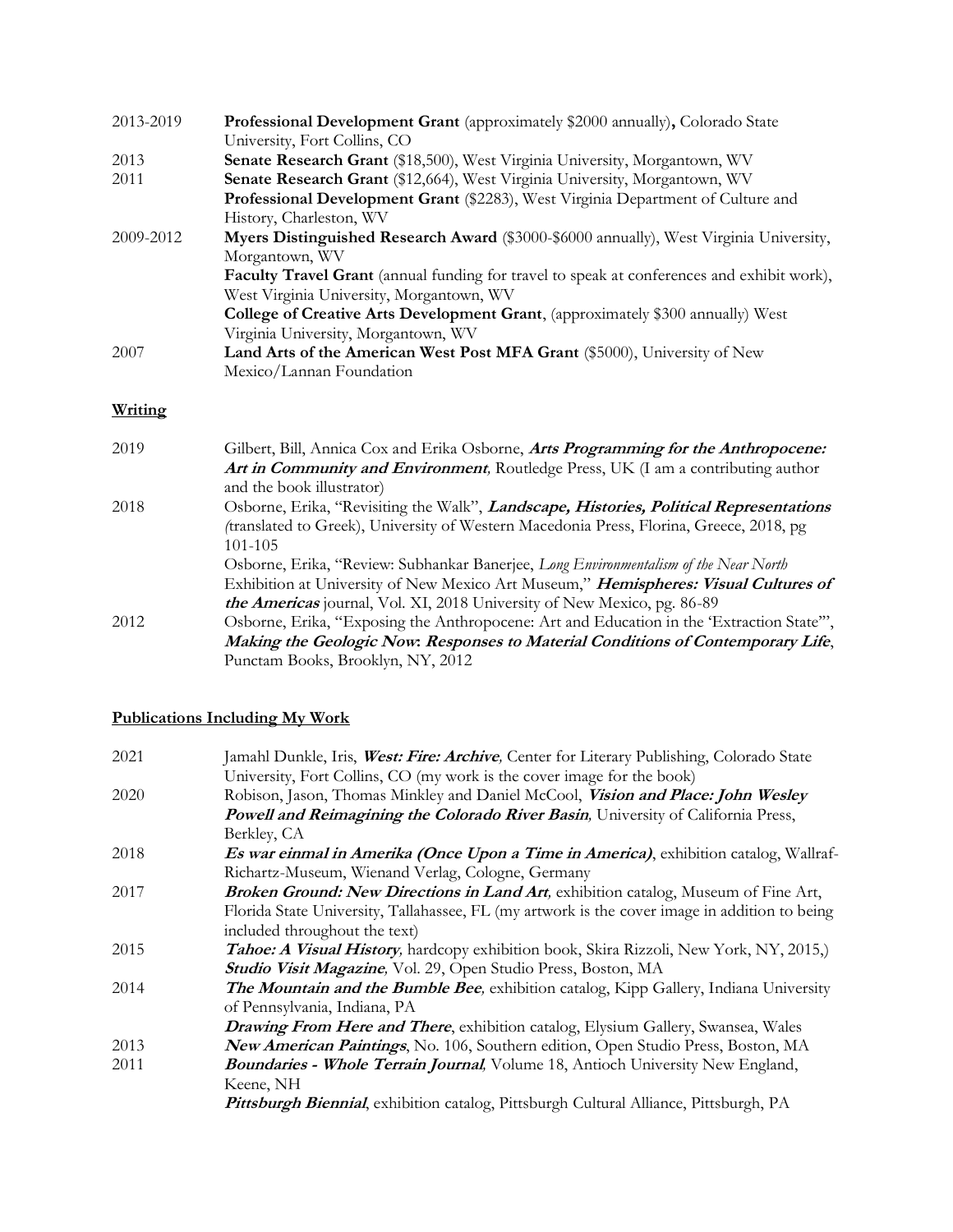| 2010 | Radius Books, <i>Land/Art New Mexico</i> , Radius Books, Santa Fe, NM                              |
|------|----------------------------------------------------------------------------------------------------|
|      | Moore, JS, <i>Rooting Branches</i> , Outskirts Press, Denver, CO                                   |
| 2009 | Taylor, Chris and Bill Gilbert, <i>Land Arts of the American West</i> , University of Texas Press, |
|      | Austin, TX                                                                                         |
| 2008 | Given Take, exhibition catalog, The LAND/an art site, Mountainair, NM                              |
| 2007 | Weather Report: Art and Climate Change, exhibition catalog, Boulder Museum of                      |
|      | Contemporary Art, Boulder, CO                                                                      |
| 2006 | Biennial Southwest, exhibition catalog, Albuquerque Museum, Albuquerque, NM                        |
| 2005 | <b>Seeing the Forest and the Trees,</b> exhibition catalog, Trevor Lucero Studios, Albuquerque,    |
|      | NM                                                                                                 |
|      | Transitions: Albuquerque Contemporary 2005, exhibition catalog, 516 Art Space,                     |
|      | Albuquerque, NM                                                                                    |
|      |                                                                                                    |

### **Articles and Reviews**

| 2019 | Albani-Burgio, Paul, "Fort Collins Art Show Explores Man's Love For, Destruction of           |
|------|-----------------------------------------------------------------------------------------------|
|      | Western Landscape," Reporter-Herald, Loveland, CO, in press and online                        |
| 2018 | Rinaldi, Ray Mark, "Made in Colorado" exhibit shows how some things are changing              |
|      | - and how some things will always stay the same," The Denver Post, Arts and Culture           |
|      | Section, page 1, July 13 and online                                                           |
| 2016 | Weidman, Paul, "Ucross: A Portrait of Place at the Lannan Foundation Gallery," Santa          |
|      | Fe New Mexican, Pasatiempo, Art Review, November 25, 2016, in print and online                |
|      | Shaw, Kurt, "Space Gallery's Eco-Art Exhibit Takes on Sublime, Sacred                         |
|      | Issues," Pittsburgh Tribune-Review, Art and Entertainment, January 10, 2016, in print and     |
|      | online                                                                                        |
|      | Guiden, Mary, "Sustainability Education Through Art", CSU Source, February 18, 2016,          |
|      | online                                                                                        |
| 2015 | Turner, Cherie Louise, "Report: Reno/Tahoe," Art Ltd., November 2015 in print                 |
|      | Bender, Alison, "The Lake of the Sky Throw Many Eyes," Tahoe Quarterly, Summer,               |
|      | 2105, in print and online                                                                     |
|      | Cervi, Juilianna, "The Fine Art of Sustainability," The Collegian, Colorado State U, Vol 3,   |
|      | Issue 3, November, pg 4                                                                       |
| 2013 | Armitage, Diane, "Critical Reflection: Changing Perceptions of the Western                    |
|      | Landscape", THE Magazine, Santa Fe, NM, August, in print and online                           |
|      | Bannon, Anthony, "Together or Apart? VACI's 'Contemporary Couples' Troublesome                |
|      | on the Whole, But Features Stellar Individual Work", The Chautauquan Daily, July 20,          |
|      | Visual Arts Section, in print and online                                                      |
|      | Steinberg, David, "Change Your Perception", The Albuquerque Journal, Albuquerque, NM,         |
|      | May 12, Arts Section, in print and online                                                     |
|      | Thomas, Mary, "Associated Artists of Pittsburgh Annual Show Leaner and Edgier",               |
|      | Pittsburgh Post-Gazette, Art and Architecture Section, May 22 in print and online             |
|      | Shaw, Kurt, "Variety Spices Up Associated Artist's 102 <sup>nd</sup> Annual Exhibition at     |
|      | Carnegie", Pittsburgh Tribune-Review, Sunday Art Section, May 4, in print and online          |
| 2012 | Staff Writer, "Two One-Person Exhibitions at Eugene Binder", The Big Bend Sentinel,           |
|      | Marfa, TX, Vol 79 No. 27, October 4, 2012, pg. 11 and 13                                      |
|      | Raczka, Robert, "Erika Osborne's Work Explores Place as a Concrete Manifestation              |
|      | of Nature", Pittsburgh City Paper, September 26, in print and online                          |
|      | Ailanthus, Caroline, "Connecting to Our Landscape Through Art - Whole Terrain                 |
|      | Interviews Erika Osborne", Whole Terrain: Reflective Environmental Practice Blog, July 14,    |
|      | online<br>Payne, Ann, "Dunkard Creek: Developing an Exhibit", GNSI Journal of Natural Science |
|      | Illustration, no.3                                                                            |
|      |                                                                                               |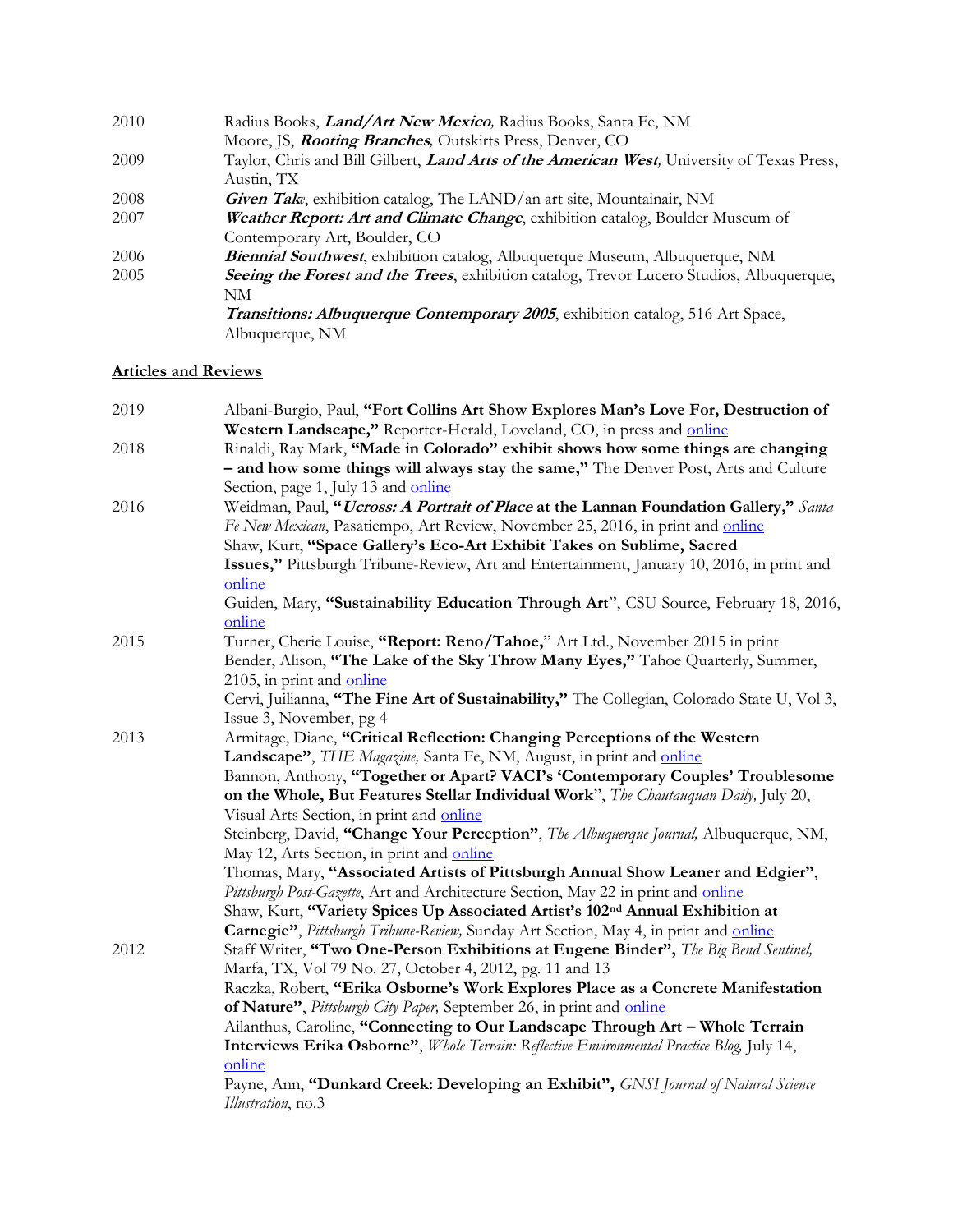| 2011 | Watson, Della, "Artists on the Life and Death of a Creek", Sierra Club News - Greenlife,<br>Nov 2, online |
|------|-----------------------------------------------------------------------------------------------------------|
|      | Jacqueline Ruyak, "In Review, Rock Paper Scissors", Surface Design Journal, Summer, in                    |
|      | print                                                                                                     |
|      | Shaw, Kurt, "Massive 2011 Pittsburgh Biennial Showcases Works of Artists with                             |
|      | <b>Connections to Region"</b> , Pittsburgh Tribune, June 22, in print and <i>online</i>                   |
| 2010 | Wheeler, Hanna, "Connecting to Our Landscape Through Art: Whole Terrain                                   |
|      | Interviews Erika Osborne", Whole Terrain Journal, October 20, online                                      |
|      | Olson, Kristina, "Rock, Paper, Scissors", Art Papers, July/August, pg. 42-43                              |
|      | Thomas, Mary, "Last Chance", Pittsburgh Post-Gazette, Wednesday, May 19, 2010, Arts and                   |
|      | Architecture section                                                                                      |
|      | Fleming, Lindsay, "Arts Mon turns "Earthbound' for inspiration", The Dominion Post,                       |
|      | Thursday, April 8, Section C                                                                              |
| 2009 | Mandeville, Julia, "A Natural Bond", The Alibi, Volume 18, Number 39, September 24 -                      |
|      | September 30, in print                                                                                    |
| 2008 | Leigh, David, "White Cube - TAKE BACK at the Land/Gallery", The Alibi, Volume 17,                         |
|      | Number 35, August 28 – September 3, in print and online                                                   |
| 2005 | Fox, William, "Land Arts of the American West", Sculpture Magazine, October, pg 80                        |
|      | Davis, Kathryn M., "Transitions: Albuquerque Contemporary 16 <sup>th</sup> Annual Juries                  |
|      | Exhibition," THE Magazine, September, 2005, pg 49                                                         |
|      | Ford, Janet Long, "Desert Dada' Tells Strange Story," ABQ Arts, September, 2005, pg 5                     |
|      | and 23                                                                                                    |
|      | Salem, Nancy, "Desert Dada," The Albuquerque Tribune, Arts section, August 19, 2005, pg C3                |
|      | Carver, Jon, "Reviews: Santa Fe," Art Papers, May/June, 2005, Reviews section, pg 54                      |
|      | Arnold, John, "Interactive Art," Albuquerque Journal North, January 14, 2005, The Arts<br>section, S8     |
|      | Dewalt, Robert and Nate Gutierrez, "Performance Art that Pulsates", Pasa Tiempo, The                      |
|      | New Mexican's Weekly Magazine of Arts, Entertainment and Culture, January 14 – 20, 2005, pg 30<br>$-33$   |
|      |                                                                                                           |

# **Residencies**

| 2018      | Lynden Sculpture Garden, Milwaukee, WI                |
|-----------|-------------------------------------------------------|
| 2016-2018 | Sagehen Creek Field Station (UC Berkley), Truckee, CA |
| 2017      | Koumi-Kougen Museum, Koumi, Nagano, Japan             |
| 2013      | <b>Ucross Foundation</b> , Ucross, WY                 |
| 2009      | Center for Land Use Interpretation, Wendover, UT      |

# **Curatorial Projects**

| 2021      | <b>Reclamation: Restoring our Relationship with Place, Gregory Allicar Museum of Art,</b>      |
|-----------|------------------------------------------------------------------------------------------------|
|           | Fort Collins, CO – Part of the larger, Extraction: Art on the Edge of the Abyss project        |
| 2020-2021 | <b>OUTPUT: Art After Fire, international grant and mentorship program including</b>            |
|           | publication and online exhibition - US/Australia collaboration                                 |
| 2017      | David Brooks - Case Study: Weld County, Gregory Allicar Museum of Art, Fort Collins,           |
|           | CO                                                                                             |
| 2014      | <b>Boundless Horizons</b> , Hatton Gallery, Fort Collins, CO                                   |
| 2011      | Reflections on Dunkard Creek, Monongalia Arts, Morgantown, WV                                  |
| 2008      | <b>Given Take</b> , the LAND/an art site, Mountainair, NM (an on-site exhibition project on 40 |
|           | acres in the Manzano Mountains of New Mexico)                                                  |
|           | Take Back – the LAND/an art site Gallery, Albuquerque, NM                                      |
|           | <b>Land Arts of the American West, [AC]2 Gallery, Albuquerque, NM</b>                          |